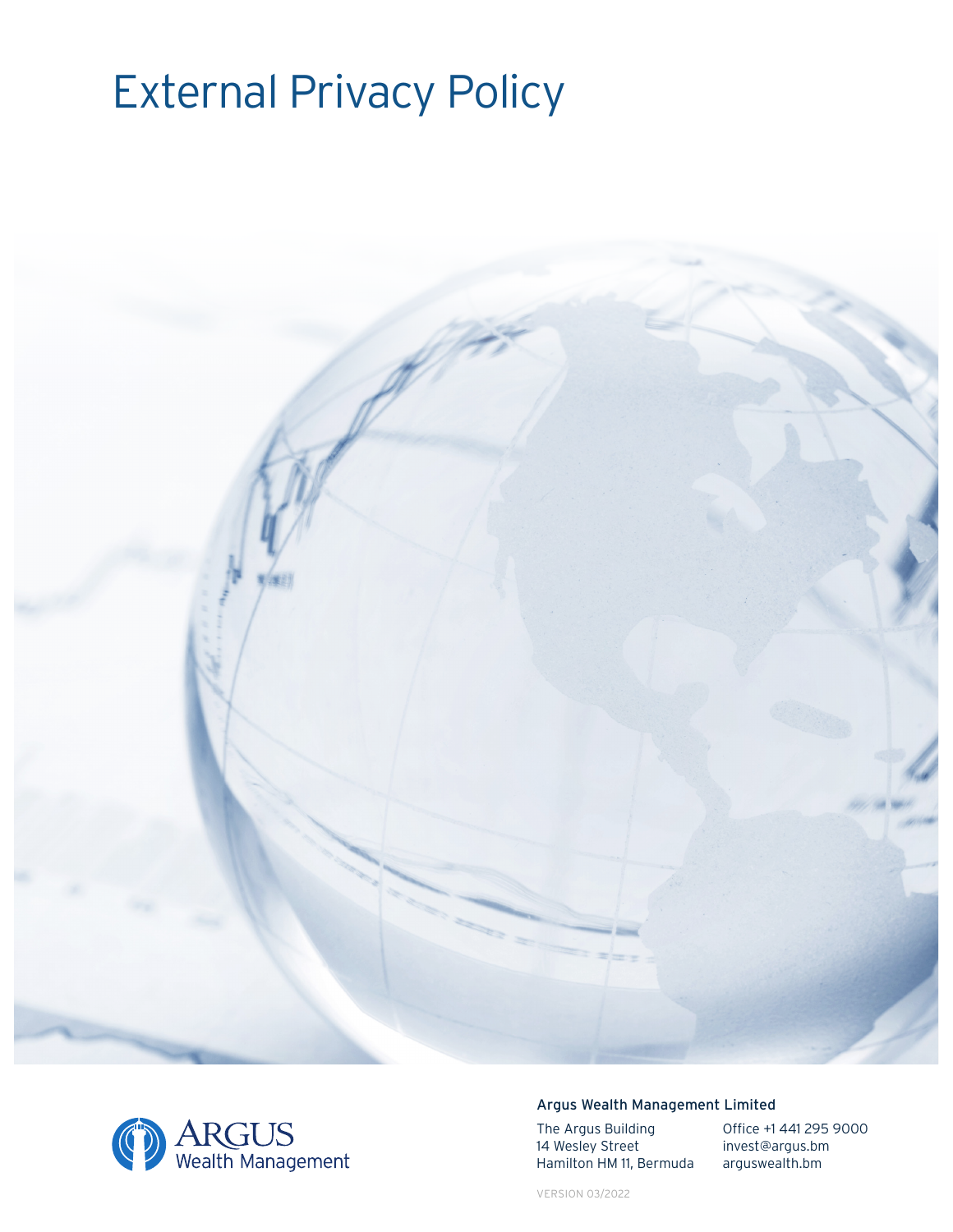At Argus Wealth Management Limited ("AWM") we are committed to maintaining the accuracy, confidentiality and security of your personal information. This Privacy Policy describes the personal information that AWM collects from or about you, how we use and to whom we disclose that information.

## **Privacy Policy Effective For Bermuda**

It is AWM's policy to comply with the privacy legislation within each jurisdiction in which we operate. Sometimes the privacy legislation and/or an individual's right to privacy are different from one jurisdiction to another. This Privacy Policy covers only those activities that are subject to the provisions of Bermuda's privacy laws, as applicable.

This Privacy Policy has a limited scope and application. Consequently, the rights and obligations contained in this Privacy Policy may not be available to all individuals or in all jurisdictions. If you are unsure if or how this Privacy Policy applies to you, please contact our Privacy Officer for more information.

#### **What Is Personal Information?**

For the purposes of this Privacy Policy, personal information is any information about an identifiable individual, other than the person's business title or business contact information when used or disclosed for the purpose of business communications.

#### **What Personal Information Do We Collect?**

We collect and maintain different types of personal information in respect of the individuals with whom we interact. This includes, but is not limited to:

- » contact and identification information, such as your name, address, telephone number(s) and e-mail address(es);
- » product and service related information concerning the products and services that we provide to, or receive from, you;
- » credit and financial information such as your payment preferences; and
- » business relationship information, including information related to your agreements, preferences, advisors and decision-makers, feed-back and information requested by or provided to you.

We may also collect market-related information, which may include personal information, concerning market trends and activities impacting our business. This information may include contract terms, financial information and other information for the purpose of market analysis and strategic planning. We may also collect information related to our media, investor and public relations activities and information related to our interactions with financial and other analysts and advisors.

Where permitted or required by applicable law or regulatory requirements, we may collect information about you without your knowledge or consent.

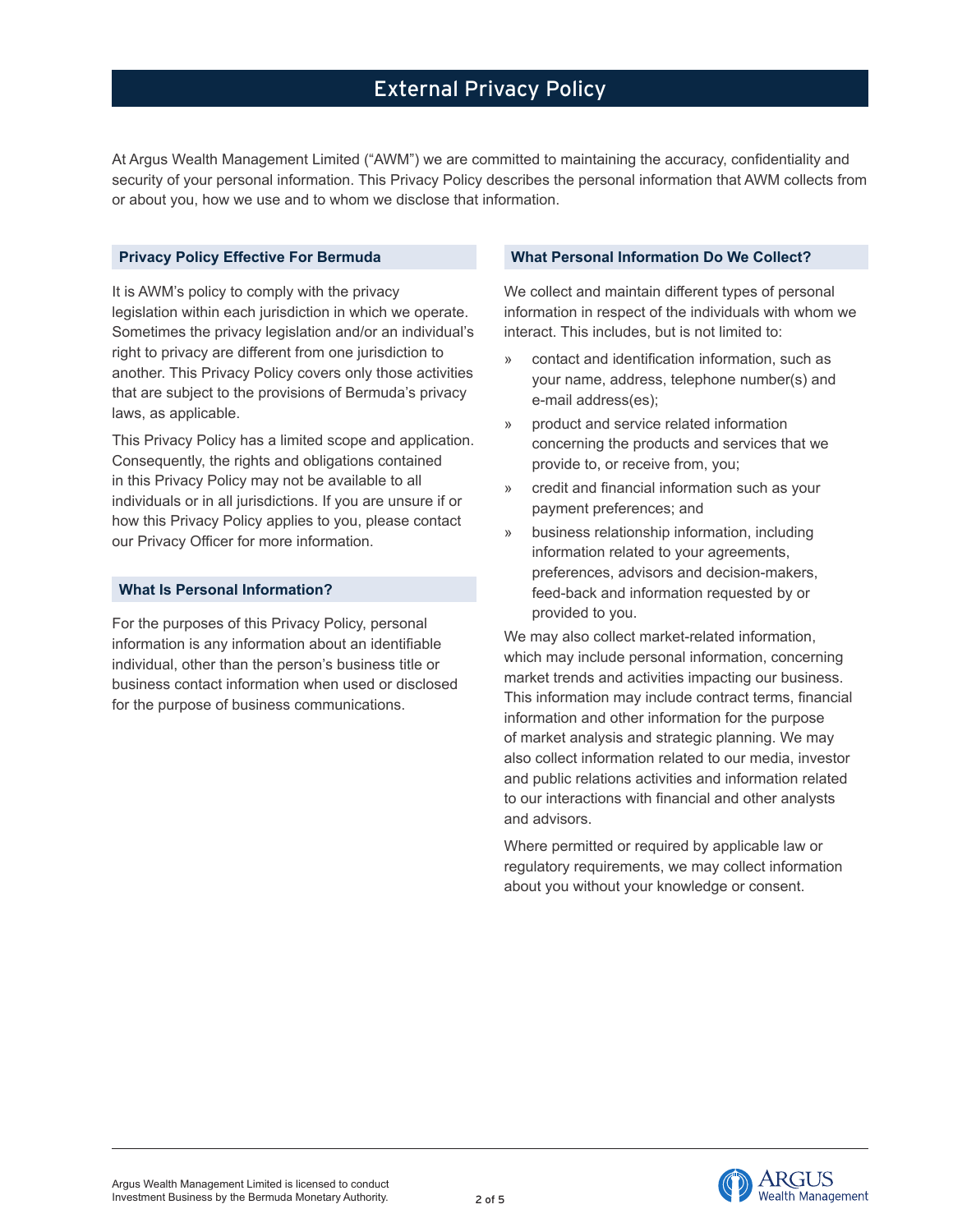## **Why Do We Collect Personal Information?**

AWM collects personal information to enable us to manage, maintain, and develop our business and operations, including:

- » to establish, maintain and manage our relationship with you so that we may provide you with, or receive from you, the products and services that have been requested;
- to manage our level of risk and to assess your eligibility for credit and investment products;
- » to determine eligibility for products or services that may be limited to particular groups;
- » to investigate and adjudicate claims;
- » to establish and maintain an account to be held by a custodian and to take all actions necessary with respect to such account;
- » to enable third parties to whom we outsource to provide services to you via AWM;
- » to be able to review the products and services that we provide to you so that we may understand your requirements for our products and services and so that we may work to improve our products and services;
- » to be able to review the products and services that we obtain from you so that we may work with you and so that you may understand our requirements for such products and services;
- » to be able to comply with your requests (for example, if you prefer to be contacted at a business or residential telephone number and advise us of your preference, we will use this information to contact you at that number);
- » to protect us against error, fraud, theft and damage to our goods and property, including to verify your identity;
- » to enable us to comply with applicable law or regulatory process; and
- any other reasonable purpose to which you consent.

## **How Do We Us And Disclose Your Personal Information?**

We may use or disclose your personal information:

- » for the purposes described in this Privacy Policy; or
- » for any additional purposes for which we have obtained your consent to the use or disclosure of your personal information. We may use or disclose your personal information without your knowledge or consent where we are permitted or required by applicable law or regulatory requirements to do so.

## **When Do We Disclose Your Personal Information?**

We may share your personal information with our employees, contractors, consultants and other parties who require such information to assist us with managing our relationship with you, including: third parties that provide services to us or on our behalf; third parties that assist AWM in the provision of services to you; and third parties whose services we use to conduct our business.

In addition, personal information may be disclosed or transferred to another party during the course of, or completion of, a change in ownership of or the grant of a security interest in, all or a part of AWM or its affiliates through, for example, an asset or share sale, or some other form of business combination, merger or joint venture, provided that such party is bound by appropriate agreements or obligations and required to use or disclose your personal information in a manner consistent with the use and disclosure provisions of this Privacy Policy, unless you consent otherwise.

We are obliged under the intergovernmental agreements ("IGAs") entered into by Bermuda in relation to the automatic exchange of information for tax matters, and as a registered Participating Foreign Financial Institution with the Internal Revenue Service of the United States, to collect certain information about each account holder's tax arrangements. In certain circumstances we may be obliged to disclose to the relevant authorities of any relevant or required information:

arising or resulting out of the United States Foreign Account Tax Compliance Act and related Inter-Governmental Agreement between

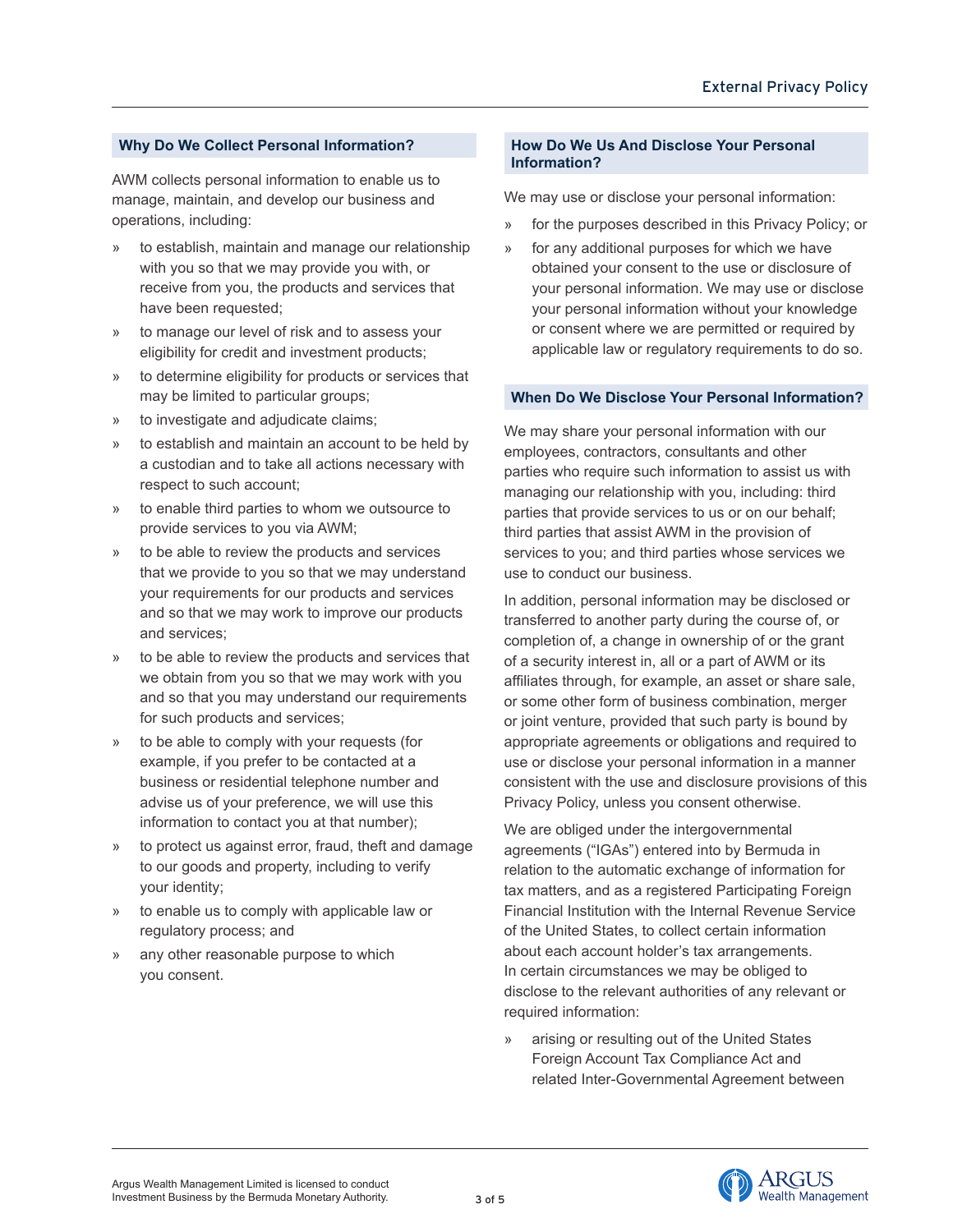the Government of the United States and the Government of Bermuda (i.e. US FATCA); or,

- » arising or resulting out of the Inter-Governmental Agreement between the Government of the United Kingdom and the Government of Bermuda (i.e. UK FATCA); or
- arising or resulting out of any other agreement having a similar effect to US FATCA or UK FATCA that the Government of Bermuda may have entered into.

Further, your personal information may be disclosed:

- as permitted or required by applicable law or regulatory requirements;
- » to comply with valid legal processes such as search warrants, subpoenas or court orders;
- » as part of AWM's regular reporting activities to its affiliates;
- » to protect the rights and property of AWM;
- » during emergency situations or where necessary to protect the safety of a person or group;
- » where the personal information is publicly available;
- or with your consent.

#### **Your Consent Is Important To Us**

It is important to us that we collect, use or disclose your personal information where we have your consent to do so. Depending on the sensitivity of the personal information, your consent may be implied, deemed (using an opt-out mechanism) or express. Express consent can be given orally, electronically or in writing. Implied consent is consent that can reasonably be inferred from your action or inaction. For example, when you enter into an agreement with us, we will assume your consent to the collection, use and disclosure of your personal information for purposes related to the performance of that agreement and for any other purposes identified to you at the relevant time.

Typically, we will seek your consent at the time that we collect your personal information. In certain circumstances, your consent may be obtained after collection but prior to our use or disclosure of your personal information. If we plan to use or disclose your personal information for a purpose not previously identified (either in this Privacy Policy or separately), we will endeavour to advise you of that purpose before such use or disclosure.

As we have described above, we may collect, use or disclose your personal information without your knowledge or consent where we are permitted or required to do so by applicable law or regulatory requirements.

## **How Is Your Personal Information Protected?**

AWM endeavours to maintain physical, technical and procedural safeguards that are appropriate to the sensitivity of the personal information in question. These safeguards are designed to prevent your personal information from loss and unauthorised access, copying, use, modification or disclosure.

#### **Updating Your Personal Information**

It is important that the information contained in our records is both accurate and current. If your personal information happens to change during the course of our relationship, please keep us informed of such changes.

In some circumstances we may not agree with your request to change your personal information and will instead append an alternative text to the record in question.

## **Inquiries Or Concerns?**

If you have any questions about this Privacy Policy or concerns about how we manage your personal information, please contact our Privacy Officer by telephone, in writing or by e-mail. We will endeavour to answer your questions and advise you of any steps taken to address the issues raised by you.